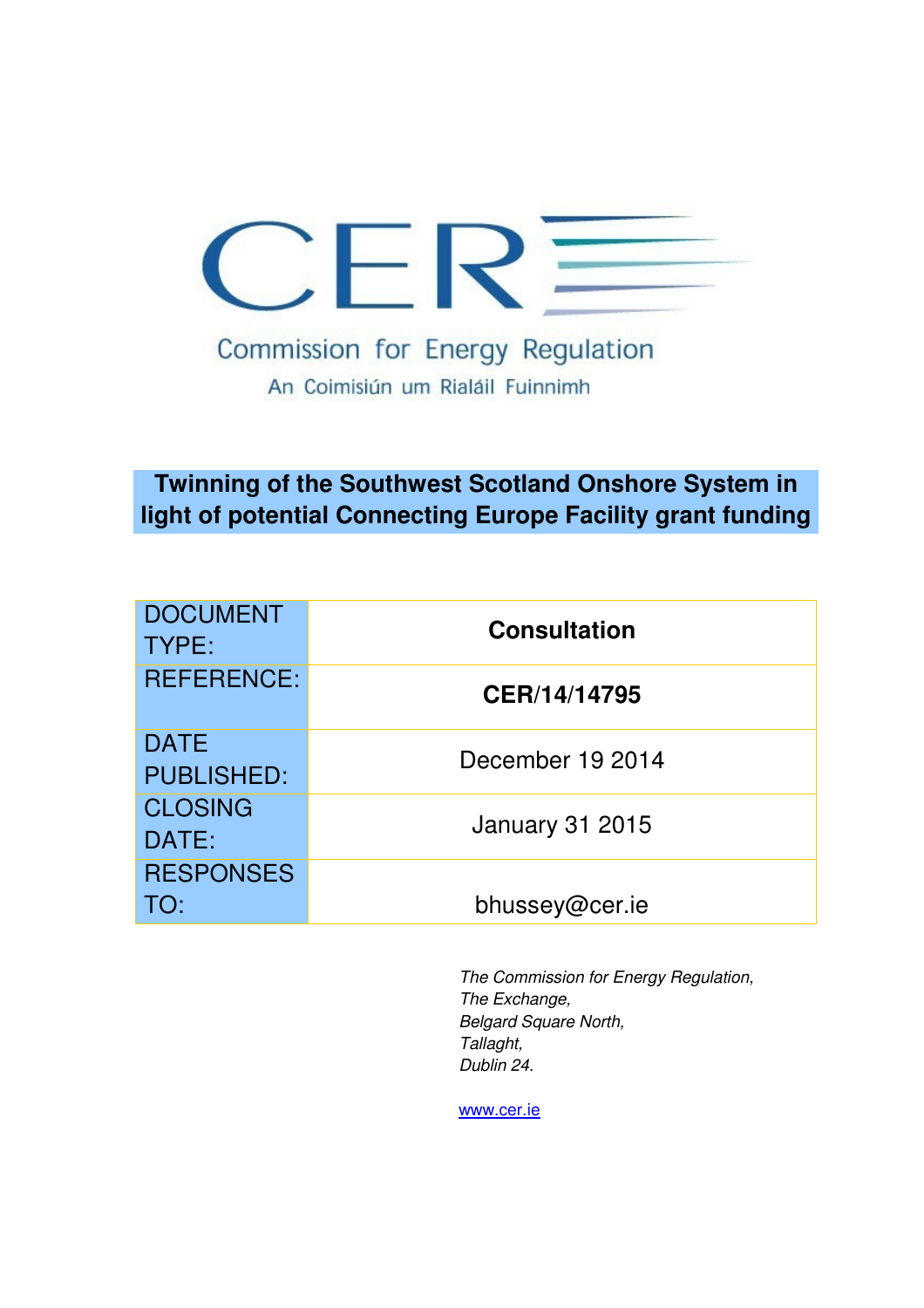### **CER – Information Page**

### **Target Audience:**

This paper is for the attention of all members of the public and energy industry. It will be of particular interest to those who directly or indirectly pay gas transmission network charges to Gas Networks Ireland.

### **Related Documents:**

- PC3 Decision
- PC3 Consultation
- Network Development Plan 2014-2023
- Preventative Action Plan 2012

**The CER intends to publish all submissions received.** Respondents who do not wish part of their submission to be published should mark this area clearly and separately or enclose it in an Appendix, stating the rationale for not publishing this part of their comments.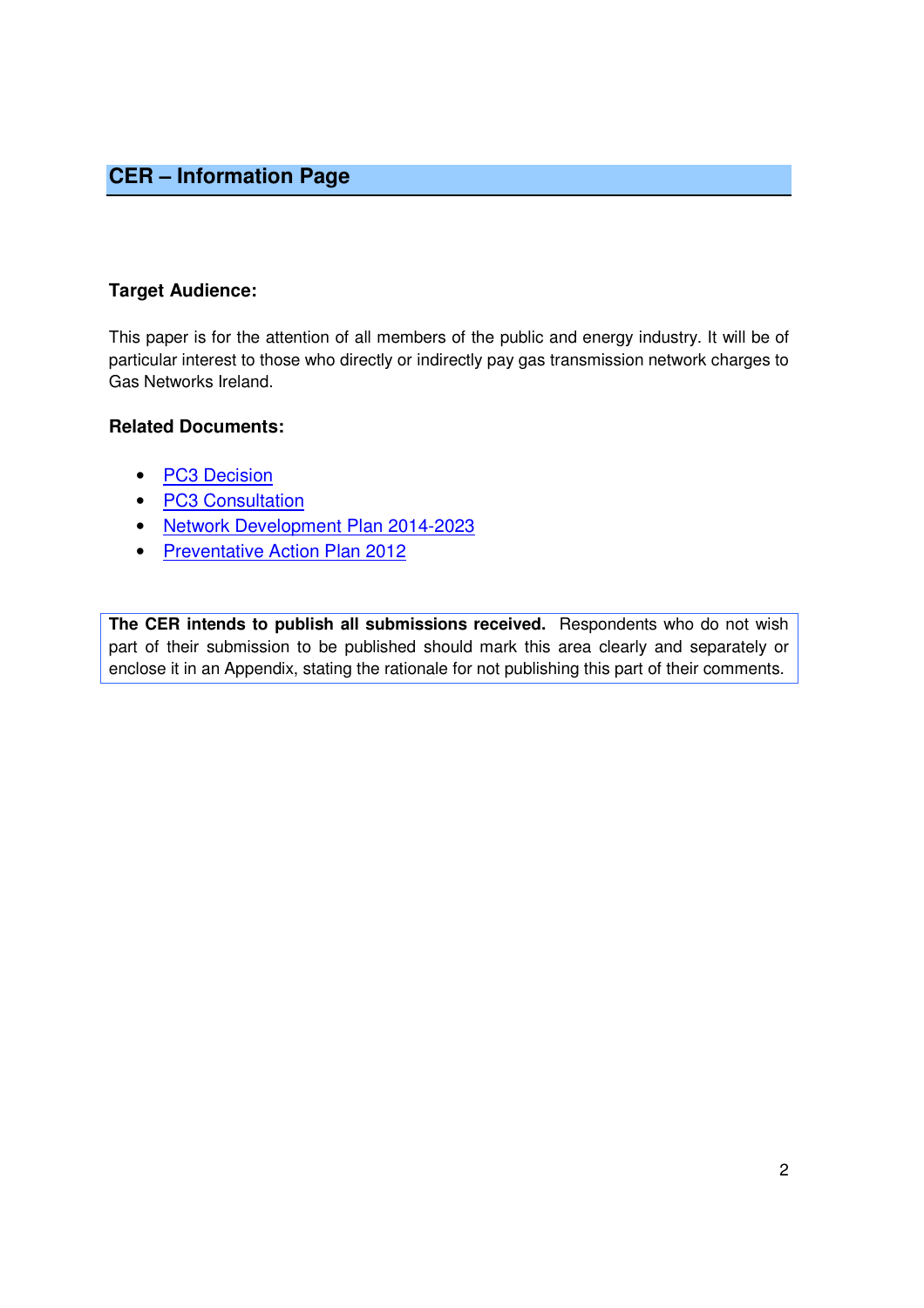# **Table of Contents**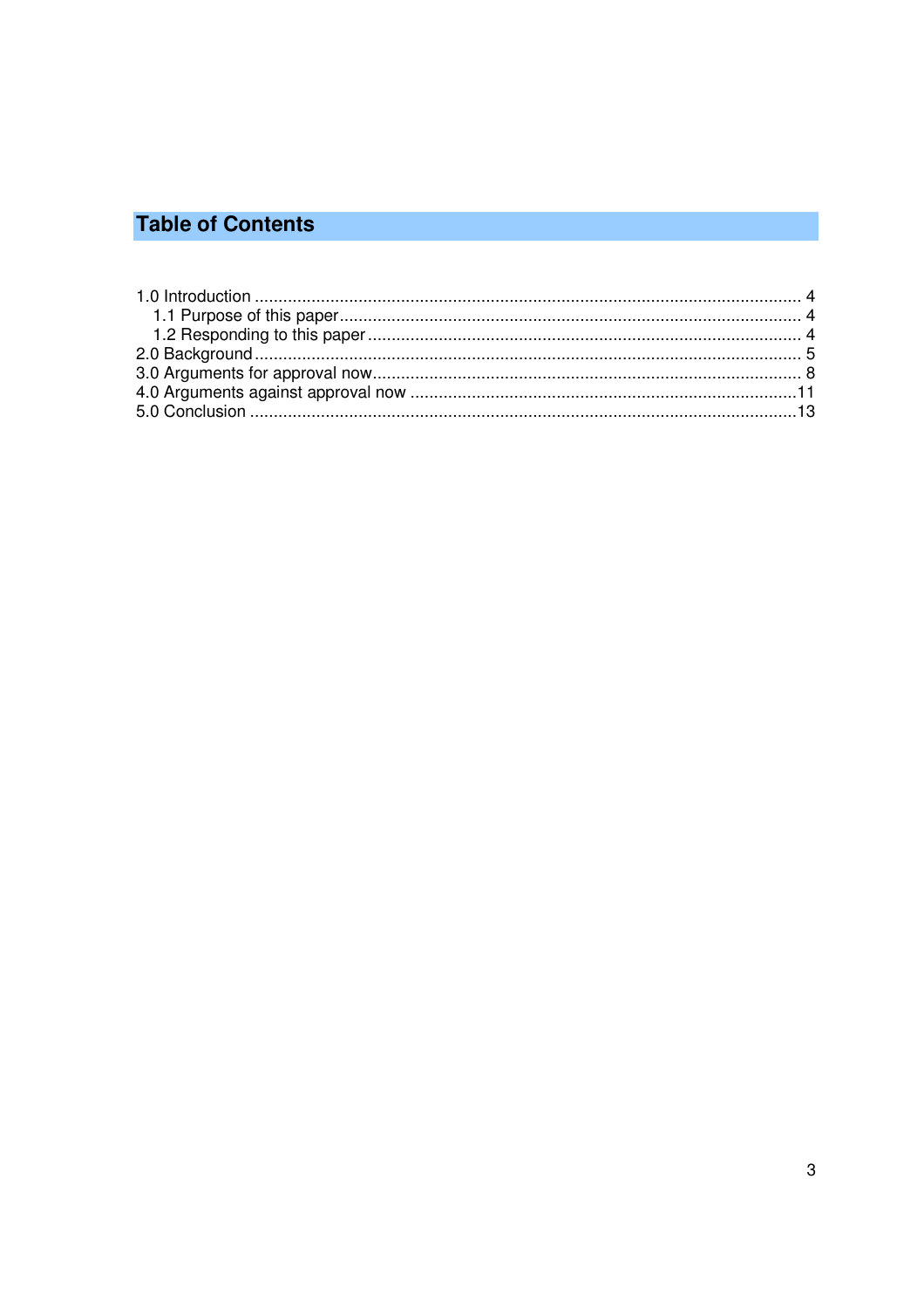## **1.0 Introduction**

### **1.1 Purpose of this paper**

The purpose of this paper is to invite stakeholders' comments on the potential twinning of the Southwest Scotland Onshore System (SWSOS) in light of Gaslink receiving an initial grant of €33.76 million towards its capital cost. The paper sets out the CER's stance to-date on the project, and some pros and cons of the CER's potential approval of the expenditure for the project with and without the EU funding. Stakeholders' views are invited on the contents of this paper.

### **1.2 Responding to this paper**

Responses to this paper should be in the format of email, post or fax and marked for the attention of:

Barry Hussey The Commission for Energy Regulation Belgard Square North **Tallaght** Dublin 24

bhussey@cer.ie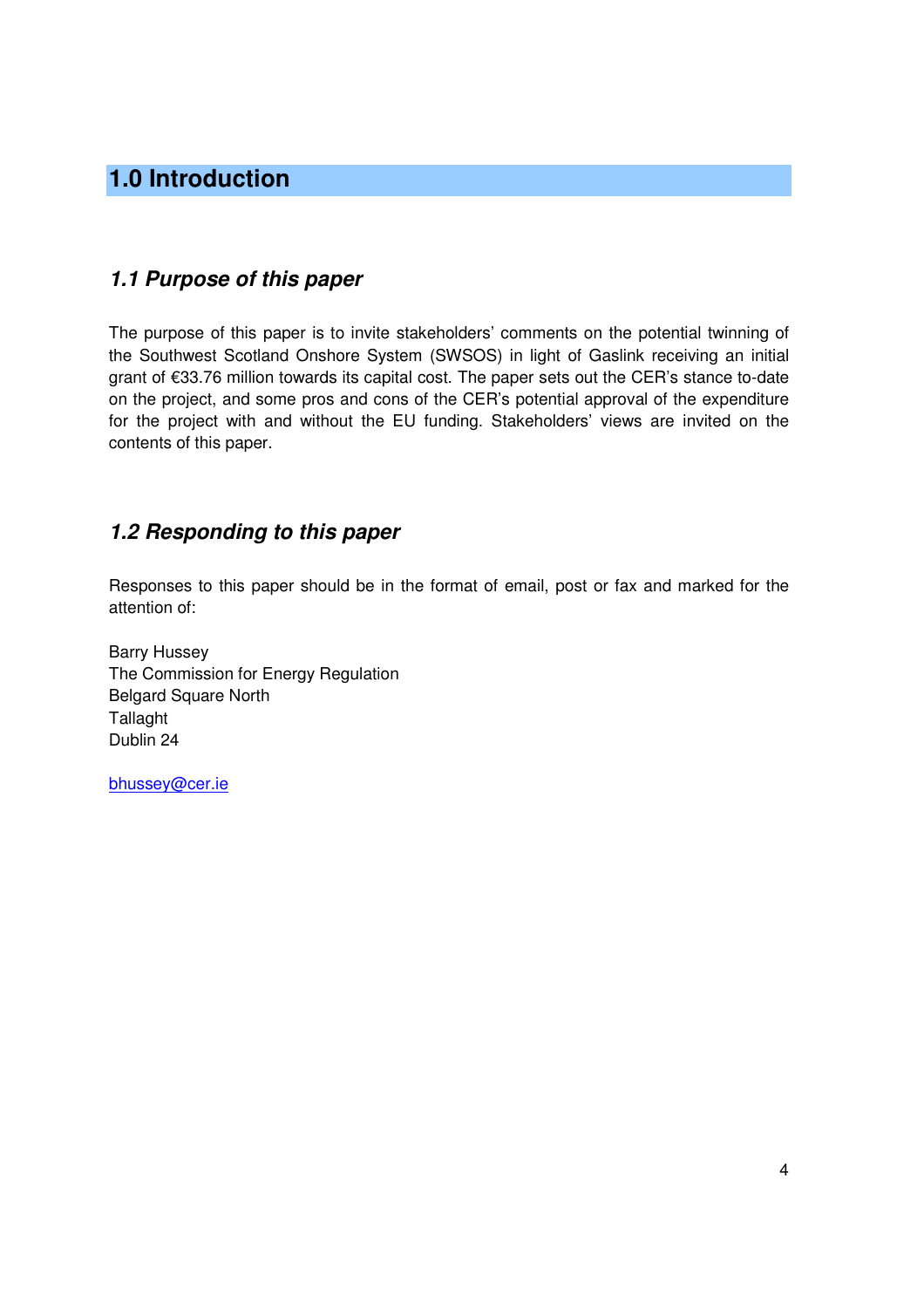### **2.0 Background**

In October 2013 the European Commission published its first list of Projects of Common Interest under Regulation 347/2013. Included on this list of gas and electricity infrastructure projects from across the European Union, was Gaslink's project to twin the single section of transmission pipe between Cluden and Brighouse Bay (PCI 5.2).

At present, Interconnectors 1 and 2 exit Beattock Compressor Station as two separate pipelines for a distance of 30 km and converge at Cluden into single section of pipeline for 50 km to Brighouse Bay compressor station, before entering the Irish Sea. Gaslink are of the view that the twinning of this 50 km section of pipeline is a priority, as it improves security of supply to Ireland, Northern Ireland and the Isle of Man; it also will resolve future capacity constraints at the Moffat Entry Point. The project would also improve the efficiency of the operation of the Southwest Scotland onshore system, reducing  $CO<sub>2</sub>$  and other emissions from the GNI compressor stations in the region. The project is also considered a prerequisite to any potential physical reverse flow project at the Moffat Entry Point.

The project had been identified in a series of supply-demand forecast documents, including Joint Gas Capacity Statements and Network Development Plans, as a potential solution to future constraint at the Moffat Entry Point. The project will increase capacity at the Moffat Entry point by 10%.

Gaslink's Network Development Plan 2014-2023 (NDP 2014) indicates that it will be necessary to reinforce the SWSOS by 2020/21, as Corrib flows decline, in order to ensure that the system is capable of meeting forecast peak day demand.

GNI requested approval for the twinning of the Southwest Scotland system in 2012 as part of the Price Control 3 (PC3) process. While the CER acknowledged specific short-term concerns of Gaslink, the CER did not grant its approval for the expenditure at that time.

Prior to the submission of their CEF funding application, Gaslink were required to make a cost allocation request to the NRAs of countries impacted by the project. The CBA provided by Gaslink in support of their application indicated an allocation of benefits of 88% to Ireland, and 12 % to Northern Ireland. A number of uncertainties external to the CBA, including the scale of production at Corrib, commercial decisions at Inch Storage facility and final investment decision by Shannon LNG, were identified in discussions among the NRAs. In light of these uncertainties, the CER accepted that the final dispersion of benefits accruing from the construction of the project was uncertain. To date, the understanding is that the cost of the project would be borne fully by Irish customers.

The project has a capital cost of €93.8 million. The European Commission have provided an initial indication of a grant of €33.7 million toward the capital cost. This makes the capital cost of the project today €60.1m.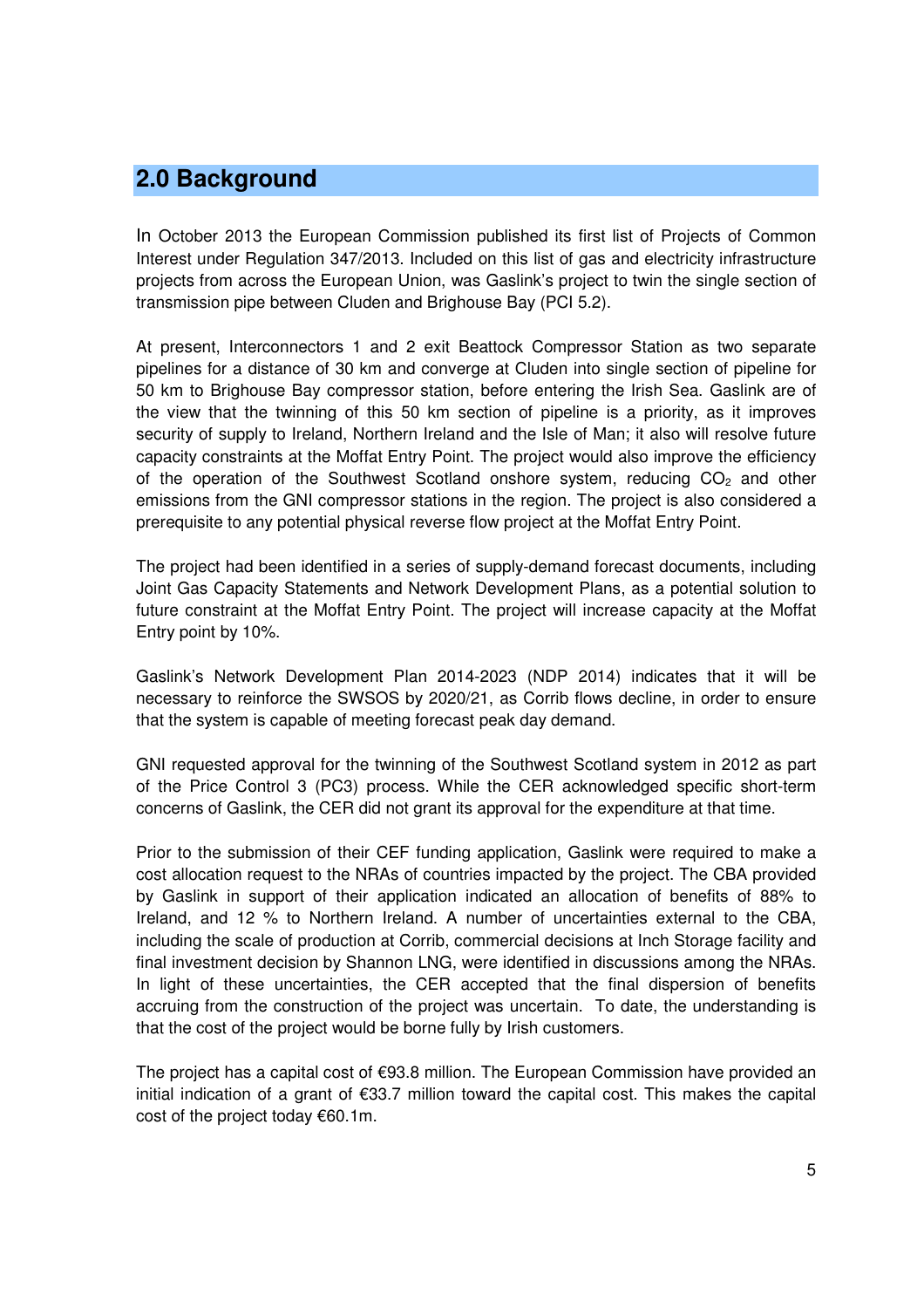Appended to this consultation is Gaslink's letter requesting the CER's approval for the expenditure; Part D of Gaslink's CEF application detailing technical and financial information; and Net Present Value calculations provided by Gaslink in support of their request.

#### **2.1 Status of SWSOS project to date**

The Twinning Project has been an aspect of public debate in the Irish gas industry for a number of years. In 2012 the International Energy Agency wrote in *Energy Policies of IEA* Countries – Ireland 2012, that Ireland is vulnerable to a gas supply disruption and 'would benefit significantly if there were greater diversification and flexibility of supply in terms of entry points and sources'. The report underlined the importance of Ireland's interconnector system also.

In the same year, the Twinning Project was a key aspect of the PC3 consultation process. Based on the outcome of a number of industry workshops, information received from GNI, and responses to CER consultations, in November 2012, the CER concluded that the twinning of the SWSOS should not proceed in response to short-term constraints (expected in the Winter of 2013/14 at that time) but that there was a case for twinning in the longer term.

It is useful to quote the CER's decision (CER\12\196) in detail:

The CER is aware of the fundamental importance of flows from the Moffat Entry Point and the related performance of the onshore Scotland network. For the avoidance of doubt, the decision to not progress with reinforcement of the onshore Scotland network at the current time has been made specifically in relation to a potential short-term capacity constraint in 2013/14, as raised by GNI.

On the basis of all information reviewed by the CER and its consultants as part of its PC3 analysis, it is considered that that there is a case for the twinning of the onshore Scotland network in the longer term in particular where Corrib supplies begin to decline (and where no other supply sources have come on stream). All other things being equal, this would entail a regulatory decision to proceed with the reinforcement of the onshore Scotland network in four to five years in order to ensure the necessary infrastructure is put in place.

The CER is mindful that there are a number of variables which could conceivably expedite the need for reinforcement, in particular a cessation of supplies from the Inch Entry Point and/or delayed/reduced flows from the Corrib facility. Increasing renewable electricity generation may also impact on this decision. Investment in the onshore Scotland network may be required in any event in the absence of other large-scale supply projects in the medium term. However, the CER is not of the view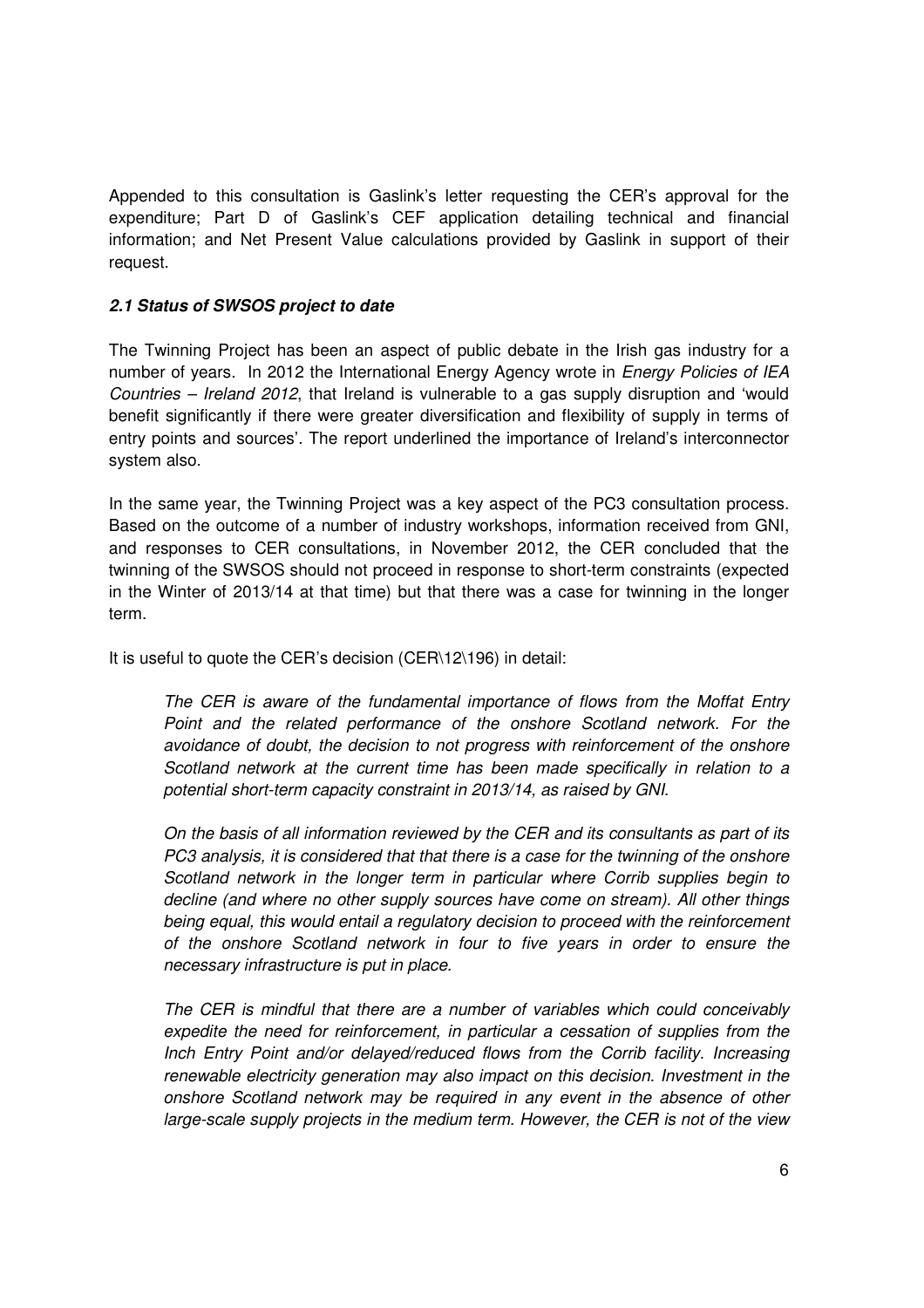that there is a need to construct the pipeline in the short-term to overcome a 'potential' 2013/14 constraint (Section 9.3.4 – p.89-90).

This view has been restated in a number of CER documents since then, including the CER's Preventative Action Plan published in 2012, and more recently, the CER's letter to Gaslink which accompanied its cross-border cost allocation coordinated decision letter.

The CER's letter accompanying the CBCA decision said

The CER is of the view that the project is desirable but not essential in the short term, particularly in light of the expected security of supply that will arise from the Corrib field on connection in 2015. Calculations provided by the Project Promoter suggest that were the CER to approve funding up to  $\epsilon$ 47.9m this would have no impact on tariffs in the long term. In the event the CER approved funding of  $\epsilon$ 47.9m in respect of this infrastructure, the balance of the capital cost would need to be provided by direct funding.

Inclusive of the CEF grant, the capital cost of the project is  $\epsilon$ 60.1 million (i.e.  $\epsilon$ 93.8 –  $\epsilon$ 33.7= €60.1m).

In the CER's Commentary to NDP 2014, the CER noted that the Twinning project is the preferred option advocated by Gaslink and GNI. The CER also stated that where any such capital investment may be approved, the CER said that it will 'ensure that it is necessary, appropriate and efficient'.

In November 2014, the European Commission notified Gaslink that they are minded to award €33.76 million towards the capital cost of the Twinning project. The CER understands that Gaslink\GNI are currently in discussions with the European Commission on the terms of a draw-down of this money should it be availed of. A CER position on the funding will be required, prior to any agreement being finalised.

To summarise, the issue facing the CER at this point is whether it is appropriate to approve this capital expenditure inclusive of the EU grant, particularly at a time when a number of very welcome developments are in train – namely production from the Corrib field, and potentially Shannon LNG. These projects are likely to increase supply, and diversity of supply in the Irish gas market. Potential arguments for and against approval of this infrastructure expenditure now are set out below.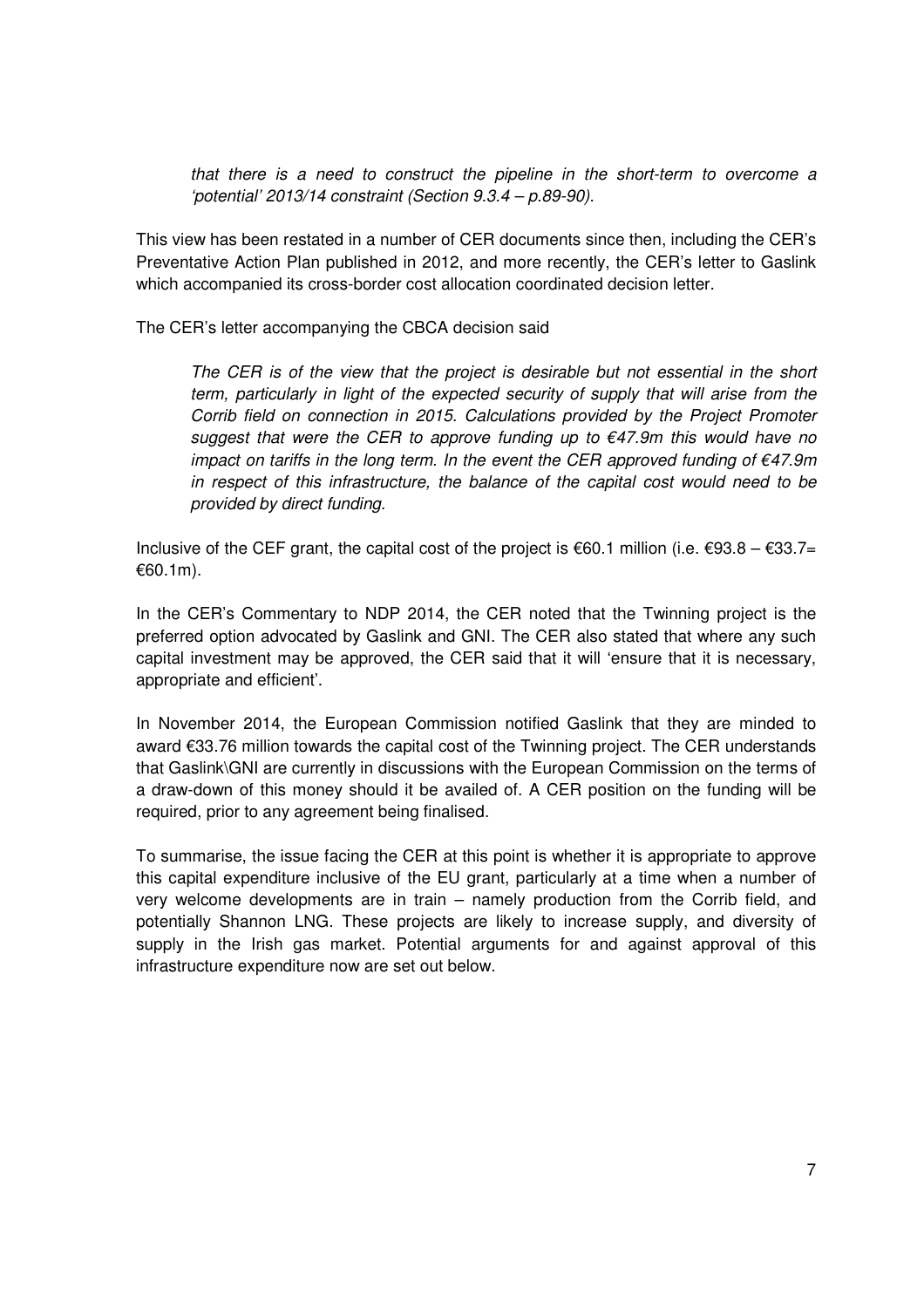## **3.0 Arguments for approval now**

### **3.1 The Project is required in the Network Development Plan**

NDP 2014 indicates that the Twinning project will be required in Gas Year 2020/21<sup>1</sup> to meet peak-day demand in light of the expected decline in Corrib production.

Gaslink have provided some NPV analysis on the project costs. This analysis assumes that the project will be required in 2020. They do not consider that the project may be needed earlier, that the project may be needed later, or that the project may not be required at all. Furthermore, Gaslink also assume that there will be no CEF grant available in 2020. There may in fact be a CEF grant available in 2020; this grant may be for the same amount, a larger amount or for a smaller amount.

These uncertainties around the analysis are not easily captured in such calculations, but it is important to flag the inherent uncertainties in such an analysis.

Some initial calculations on the NPV of the capital cost of the project are provided below. Gaslink's own calculations of the NPV of the revenues associated with the capital investment are included among the documents accompanying this paper.

| Project capital cost             | €93.8m |
|----------------------------------|--------|
| CEF Grant                        | €33.7m |
| Net Project cost including grant | €60.1m |

Working on the same basis as Gaslink and accepting that the project is required to meet demand in 2020, the NPV cost of the Twinning Project is €72.8m. This is calculated by multiplying the full Project capital cost of  $\epsilon$ 93.8m by a discount factor of 0.78<sup>2</sup>. . On this basis, there would be a saving of €12.7 million by availing of the grant and going ahead now.

As a sensitivity, the calculation is extended by a year and assumes the project is required in 2021 (one year later). In this instance, the NPV of the project costs has dropped from €72.8m in 2020, to €69.2m in 2021 eg. a saving of €9.1 million. This illustrates that the

 $\overline{a}$ 

<sup>&</sup>lt;sup>1</sup> The NDP 2014 considers Gas Years, eg. from October 1<sup>st</sup> 2020 to September 30<sup>th</sup> 2021. The accompanying Gaslink analysis refers to calendar years. Gaslink have confirmed that the requirement for the reinforcement foreseen in the NDP 2014 (Tables A.2.4 & A.2.7) in 2020/21, would be required for Q4 2020. Thus, the project occurs in calendar year 2020.

<sup>&</sup>lt;sup>2</sup> The discount factor is calculated according to the following formula:

Discount Factor =  $1/(1 + GN)'s$  Cost of Capital)  $\wedge$  Number of years until project is required Thus, for 2020 the calculation is:  $1/(1+5.2%)$ <sup>5=</sup> 0.78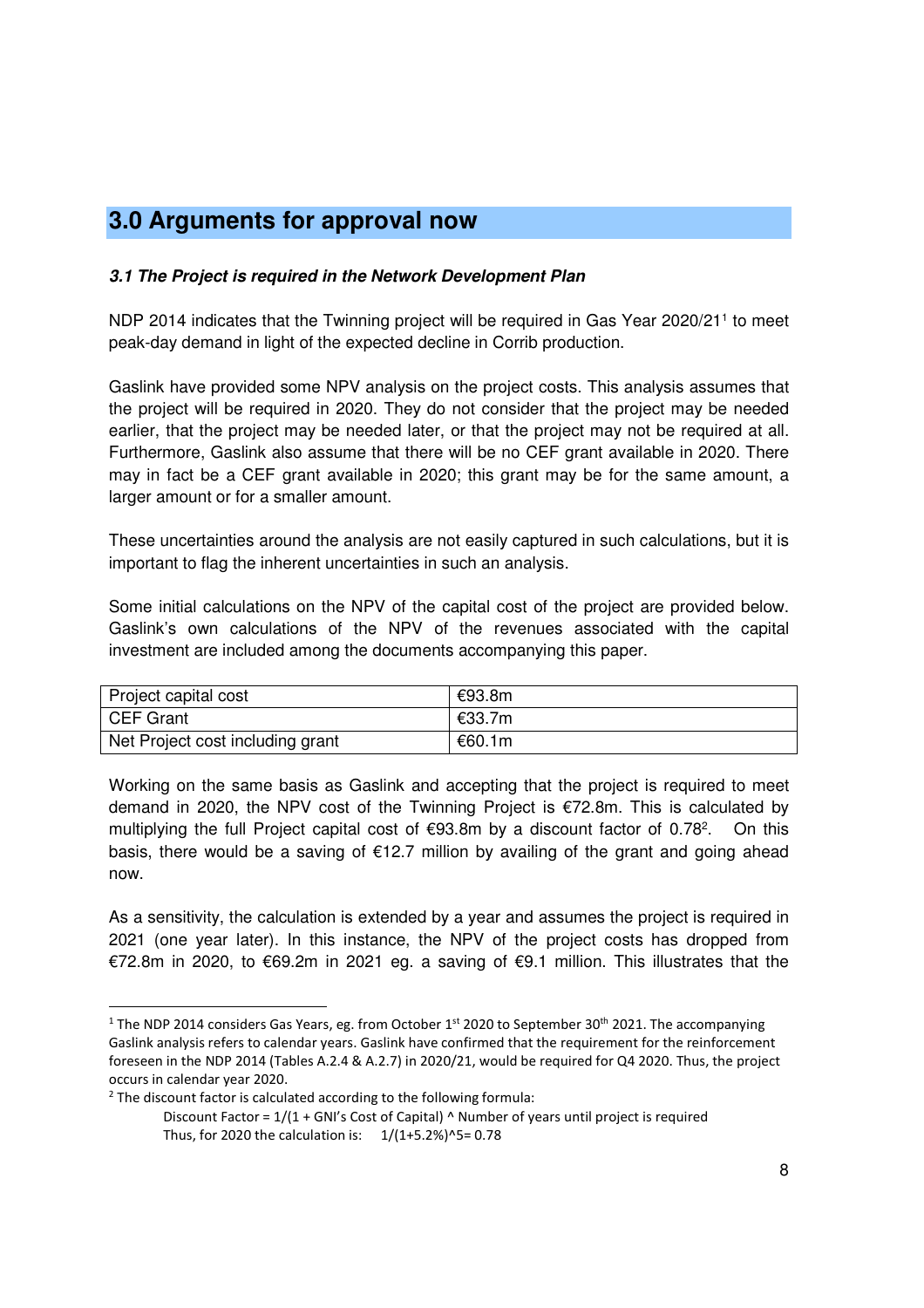further out in time the project would proceed, the less the saving for gas consumers arising from progressing now, inclusing of the grant.

A final calculation suggests that were the project not required until 2024, the saving to customers by the early construction of the project including the CEF grant is eroded entirely. The NPV cost of the project in 2024 has fallen to €59.44 million, marginally below the cost of the project today including the CEF grant.

These calculations suggest that were the project not required until as late as 2024, the NPV of the project would be almost neutral, and if the project were to be required before then, a saving may be made by approving the expenditure now. In other words, if the project is not needed until 2024, it is cheaper to wait and pay the full capital cost of the project. Implicit in these scenarios is the assumption that the project will be required sometime in the next few years.

### **3.2 Future EU funding?**

While there is no barrier to Gaslink reapplying for CEF funding in a subsequent round, there is no guarantee that funding will be offered a second time, or that it would get funding of the scale currently on offer.

The Twinning Project was notable among the first PCI list in its project maturity, being as it is, 'shovel ready'. As other PCIs come closer to final investment decisions, the Twinning project may be competing with major transit pipelines which link several Member States' gas markets and impact signficantly on these countries reliance on imports from potentially unreliable sources. It is considered likely that as these projects reach more advanced stages of readiness, they will be given greater priority in assessments of potential funding.

Moreover, it could be argued that if Gaslink were to turn down the offer of funding in light of a CER decision, this may have an impact on future assessments of the project as it may undermine Gaslink's case for the importance of the project in a future CEF process.

#### **3.3 Reduced chance of a security of supply incident on the SWSOS**

Regardless of possible capacity constraints arising at the Moffat Entry Point in 2020/21, the twinning project would have an immediate positive impact on Ireland's security of supply status. At peak flows, the Corrib Gas field will be capable of satisfying approximately half of Ireland's demand, but none of Northern Ireland or the Isle of Man's demand. Gaslink's letter accompanying this consultation, indicates that were an incident to occur on the single section of pipe, GNI estimate this would lead to between a two to 14 day supply shortage. Twinning of the single section of pipe reduces the likelihood of a gas supply shortage as a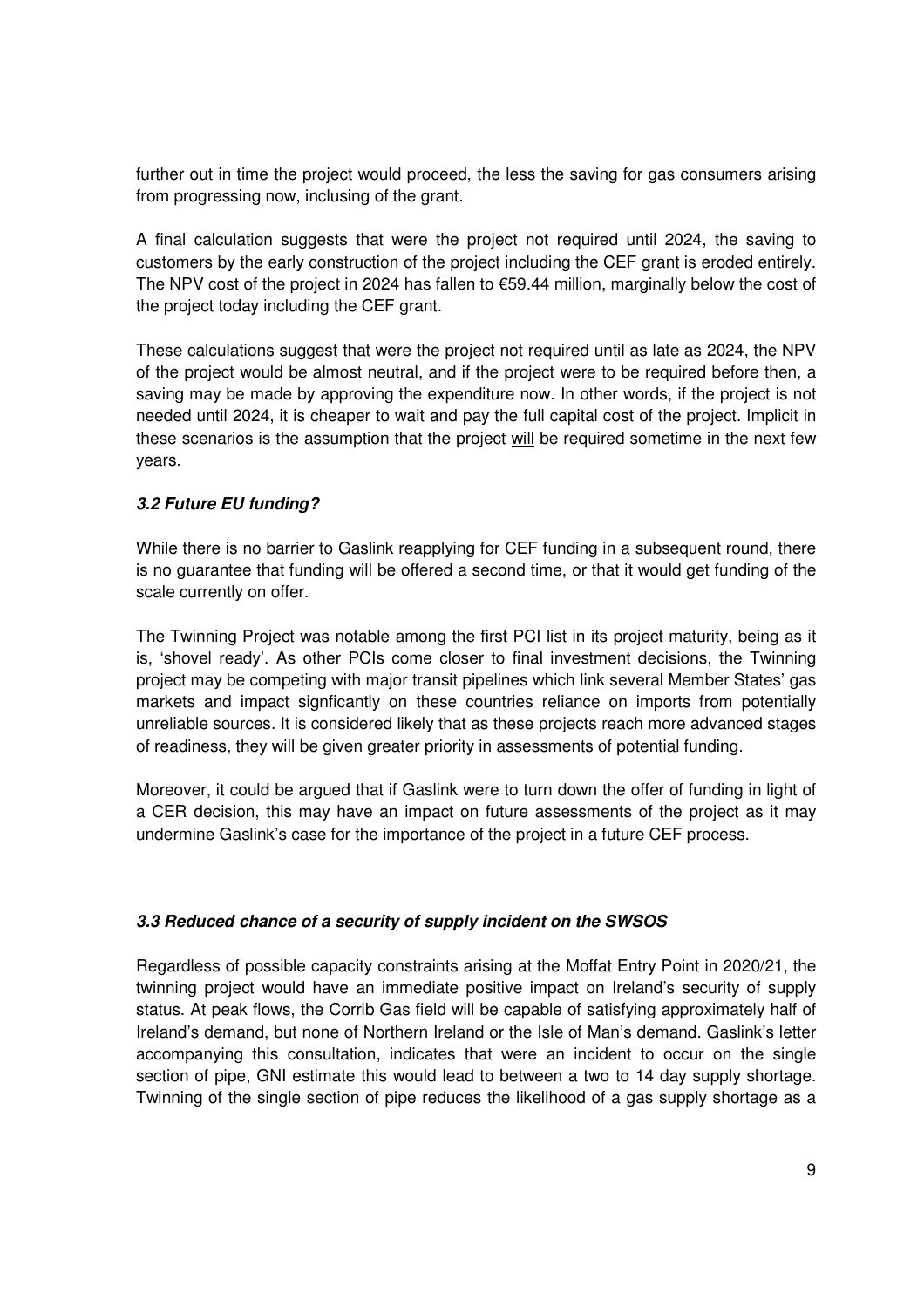result of an incident such as a pipeline strike, to almost zero ie. if one pipe was struck, the other pipeline could continue to be used.

The potential impact of a gas supply incident includes the need for gas-powered generation stations to switch from gas to distillate oil. This could have implications for electricity security of supply. Some generators may have a lower output on the alternative fuel. The alternative fuels in the normal course would be more expensive and this would be expected to have an impact on the SEM price for the period. In the event of a prolonged period of interruption, there may be insufficent stocks of alternative fuel, and/or insufficient supply infrastructure for these fuels.

In order to ensure natural gas supply is maintained to residential customers it may be necessary to limit consumption in the Industrial and Commercial sector. This would have a knock-on effect on economic productivity for the period.

While it is difficult to put a monetary value on the security of supply benefit of twinning, it is arguable that these benefits are significant. Thus, notwithstanding the additional capacity provided by the project, it could be argued that the security of supply benefit alone is justification for the project.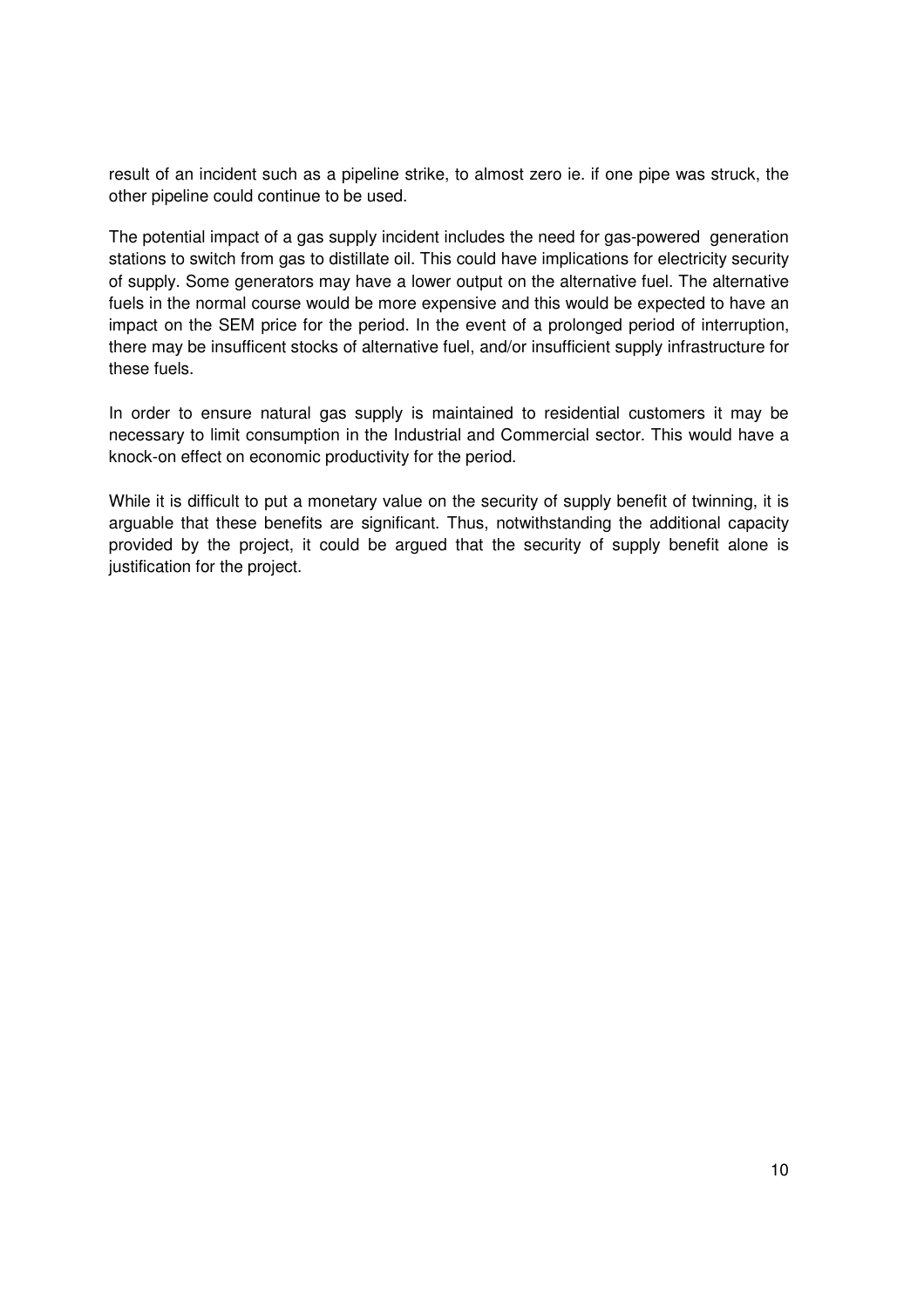## **4.0 Arguments against approval now**

### **4.1 Timing**

The CER recognises that the timing of the offer of the CEF grant raises its own issues. Flows from Corrib are expected in the first half of 2015 at which point, predominant flows of gas will shift from east-to-west (from Moffat, across the island), to west-to-east (from Corrib, and potentially Shannon LNG, across the island). This development greatly reduces the role of the SWSOS in Irish gas supply. In proceeding with the project in the short term it is likely that the additional capacity will not be used for a number of years. It appears reasonable to consider whether this represents efficient investment.

### **4.2 Uncertainty**

 $\overline{a}$ 

The NDP 2014 forecasts that the project will be required in 2020/21 based on information provided by the industry as part of the NDP data collection process. The expected need for the additional capacity which the project will bring is based on forecasts of demand and supply which, while based on reasonable, conservative assumptions and modelling, are still only forecasts. There are a number of developments that may arise which may undermine the expected need for the project, including, the Corrib gas field being larger than expected<sup>3</sup> and system demand being lower than expected. It should also be noted that Shannon LNG was not modelled in NDP 2014. Should the Shannon LNG terminal proceed, this would also impact on the time at which twinning is required, or may negate the need for Twinning to meet peak day demand in the long-term.

### **4.3 Bringing forward network expenditure costs**

The approval of the expenditure now would bring forward network tariff increases that may not be otherwise be required, should the project ultimately never be necessary from an additional capacity perspective, notwithstanding the security of supply benefits outlined in Section 3.3. A high-level calculation by Gaslink has indicated the following tariff impacts on the basis of the addition of the twinning project to the RAB in 2016 ( $\epsilon$ 93.8m -  $\epsilon$ 33.7m = €60.1m).

- Interconnector Network Tariff: There would be a 2.57% tariff increase for PC3 and a 6.27% increase thereafter (from October 2017).
- Cost of transporting UK gas<sup>4</sup>: There would be a 1.24% increase for PC3 and a 3.18% increase thereafter in the cost of transporting gas from the UK to Ireland.

<sup>3</sup> Or more accurately, that flows from the Corrib field are sufficiently large for a longer period at the start of its production, so as to push out the need for reinforcement on the SWSOS

<sup>4</sup> This is the percentage increase on the Moffat tariff plus the Exit tariff.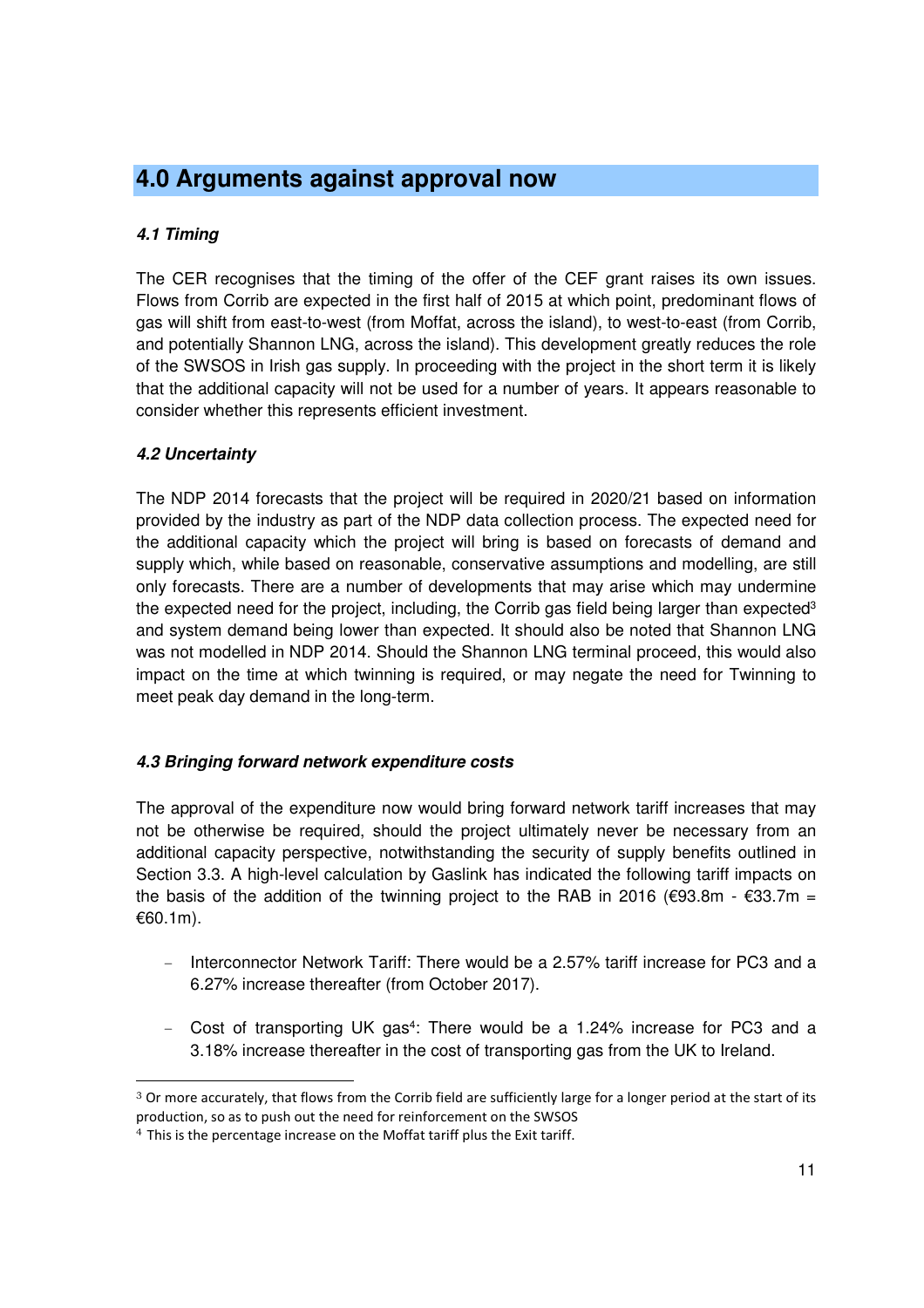- Gaslink's letter indicates that the impact of these network tariff increases on residential customers is less than 0.5% of total bills. For the average household, this would equate to an increase of approximately €3.68 per annum<sup>5</sup>.

These calculations are reflective of the prevailing tariff regime, which will change in October 2015<sup>6</sup> , however the impact on residential customers would be as shown above.

It should be noted that the impact of the addition of the project to the RAB could be mitigated through a number of measures, including amending the depreciation profile of the asset to better reflect forecast usage, rather than a straight-line depreciation. Comments on this or other proposals to mitigate the impact of the project cost on network tariffs would be welcomed from stakeholders.

 $\overline{a}$ 

<sup>&</sup>lt;sup>5</sup> This calculation is based on average consumption of 10,732kWh; a pre-VAT unit rate of €0.05377 and standing charge of €82.04.

<sup>&</sup>lt;sup>6</sup> Please see CER/14/127 and CER/14/455 for more information on the reform of the Gas Entry Tariff regime.